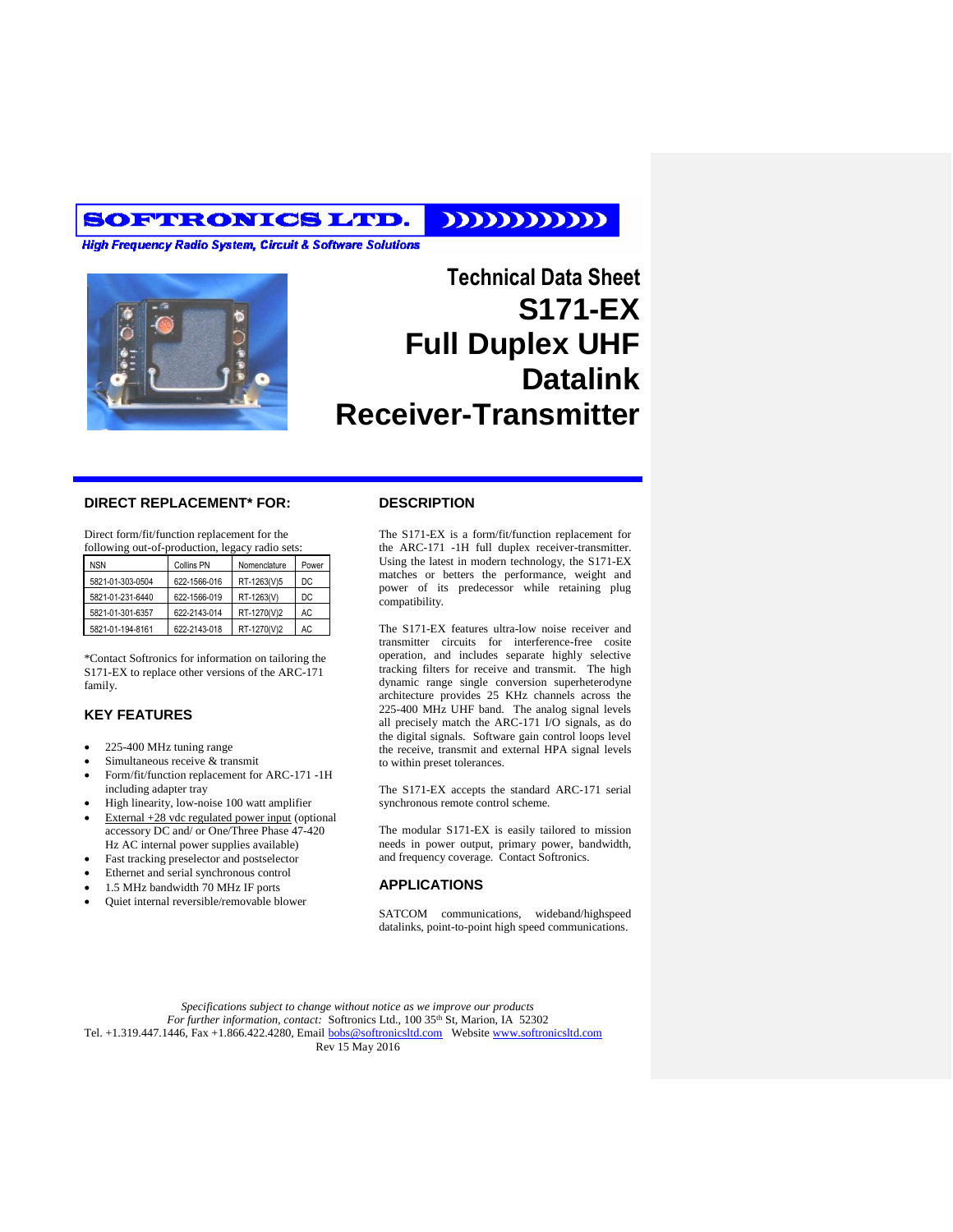$\mathbf{D}\mathbf{D}\mathbf{D}\mathbf{D}\mathbf{D}\mathbf{D}$ SOFTRONICS LTD.

**High Frequency Radio System, Circuit & Software Solutions** 

**INSTALLATION CONSIDERATIONS** - The S171-EX is a direct form/fit/function replacement for the indicated ARC-171 receiver-transmitter models. A detailed Installation Control Drawing is available from the supplier upon request. However, the user should be aware of certain installation issues that may be encountered, specifically:

1. The S171-EX is shipped WITH a mounting tray adapter and vibration isolators installed.

2. The S171-EX has ONE DC input power connector and circuit breaker in the normal location on the front panel. (*With the optional internal power supplies available, the S171-EX may be equipped with one or both of a legacy AC power connector and a legacy DC power connector, plus separate circuit breakers for AC and DC. The user may connect the available power to the appropriate connector, per the legacy wiring/pin-out, and leave the other connector unterminated. The unused connector is disabled with no backfeed*).

3. The S171-EX requires+28 vdc regulated primary power. (*With the optional internal power supplies available, the S171-EX becomes a S171-AC and can operate from ONE or THREE phase AC power, 90- 250 vac per phase. The legacy ARC-171 family requires THREE phase 400 Hz input power due to a much higher power dissipation. Because of the reduced power, the S171-AC can operate from only ONE of the three phases normally wired to the AC input connector. In this case the standard three-phase plug and wiring harness is directly compatible; two of the phases will draw no power*).

4. The higher-efficiency S171-EX has a quiet internal fan compared to the standard ARC-171 high-volume blower, so the loud audible whine of the blower will be missing during normal operation.

5. Six of the legacy coaxial connectors (miniature push-on connectors for J3 Aux UHF Rcv Antenna; J4 Aux 70 MHz Rcv IF; J5 Rcv 70 MHz IF; J8 1 MHz Reference out; J9 1 MHz Reference In/Out; and J10 Xmt 70 MHz IF) are obsolete and out of production. The S171-EX utilizes standard Type TNC coaxial bulkhead jacks for J3-5 and J8-10. When the S171-EX is installed in an existing system, these connectors in the wiring harness will have to be replaced, or adapters fashioned using legacy connectors.

6. The S171-EX is rated for normal operation from -20 $^{\circ}$  to +55 $^{\circ}$  C in a pressurized cabin.

7. The internal fan may be reversed or removed as needed to suit the cooling scheme for a particular installation..

8. The S171-EX retains the Type REVERSE-N connector for J6, the transmitter output, as used on the legacy ARC-171 family to prevent cross-connecting of the receive and transmit antennas (due to a SATCOM preamplifier in line with the receive antenna). Note the difference when installing to prevent accidental damage.

**ADDED FEATURES** - The standard S171-EX contains the following added features, which do not affect standard operation:

- 1. Ethernet control and metering capability (RJ45 port on rear panel of unit)
- 2. Four LED indicators on the front panel show power, fault, key, RF status
- 3. AC or DC power is accepted by a single radio (*with optional internal power supplies)*
- 4. The transmitter has very low intermodulation distortion for modern data waveforms
- 5. The mount hold-down fasteners have been ergonomically redesigned for ease-of-use andsafety
- 6. Tailorable passband characteristics by exchanging 70 MHz IF filters
- 7. The radio interface and software are *non-proprietary*. The supplier is willing to license the internal source code for second/third-party modification as a separate non-GSA item.
- .
- *Specifications subject to change without notice as we improve our products*

*For further information, contact:* Softronics Ltd., 100 35<sup>th</sup> St, Marion, IA 52302

Tel. +1.319.447.1446, Fax +1.866.422.4280, Email [bobs@softronicsltd.com](mailto:bobs@softronicsltd.com) Website [www.softronicsltd.com](http://www.softronicsltd.com/) Rev 15 May 2016